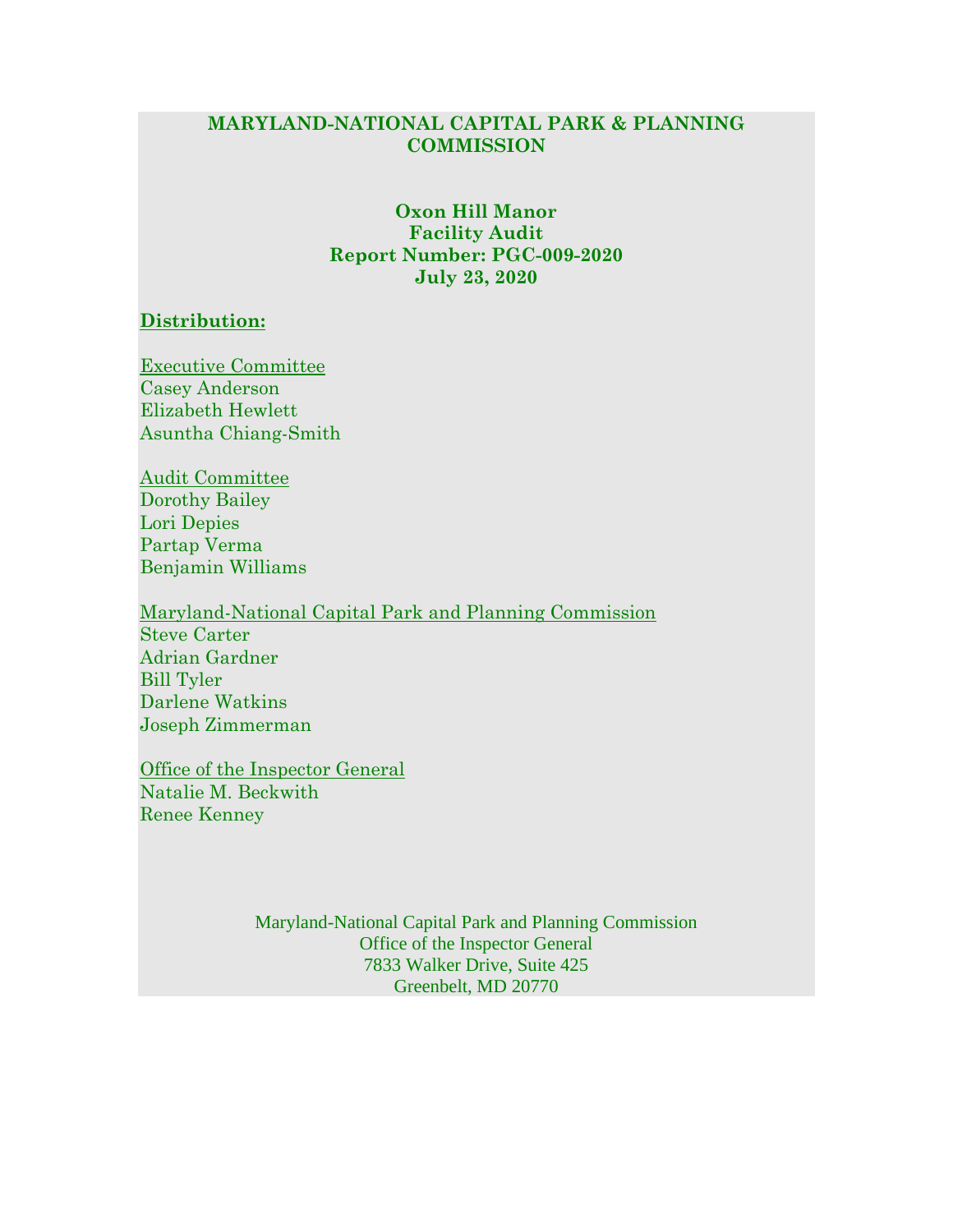# **Oxon Hill Manor**

Table of Contents

# **I. EXECUTIVE SUMMARY**

| $\overline{1}$ |
|----------------|
|                |
| - 3            |
|                |
|                |

# **II. DETAILED COMMENTARY AND RECOMMENDATIONS**

|  |  | 1. Ensure Petty Cash Funds are Replenished Timely |  |
|--|--|---------------------------------------------------|--|
|  |  |                                                   |  |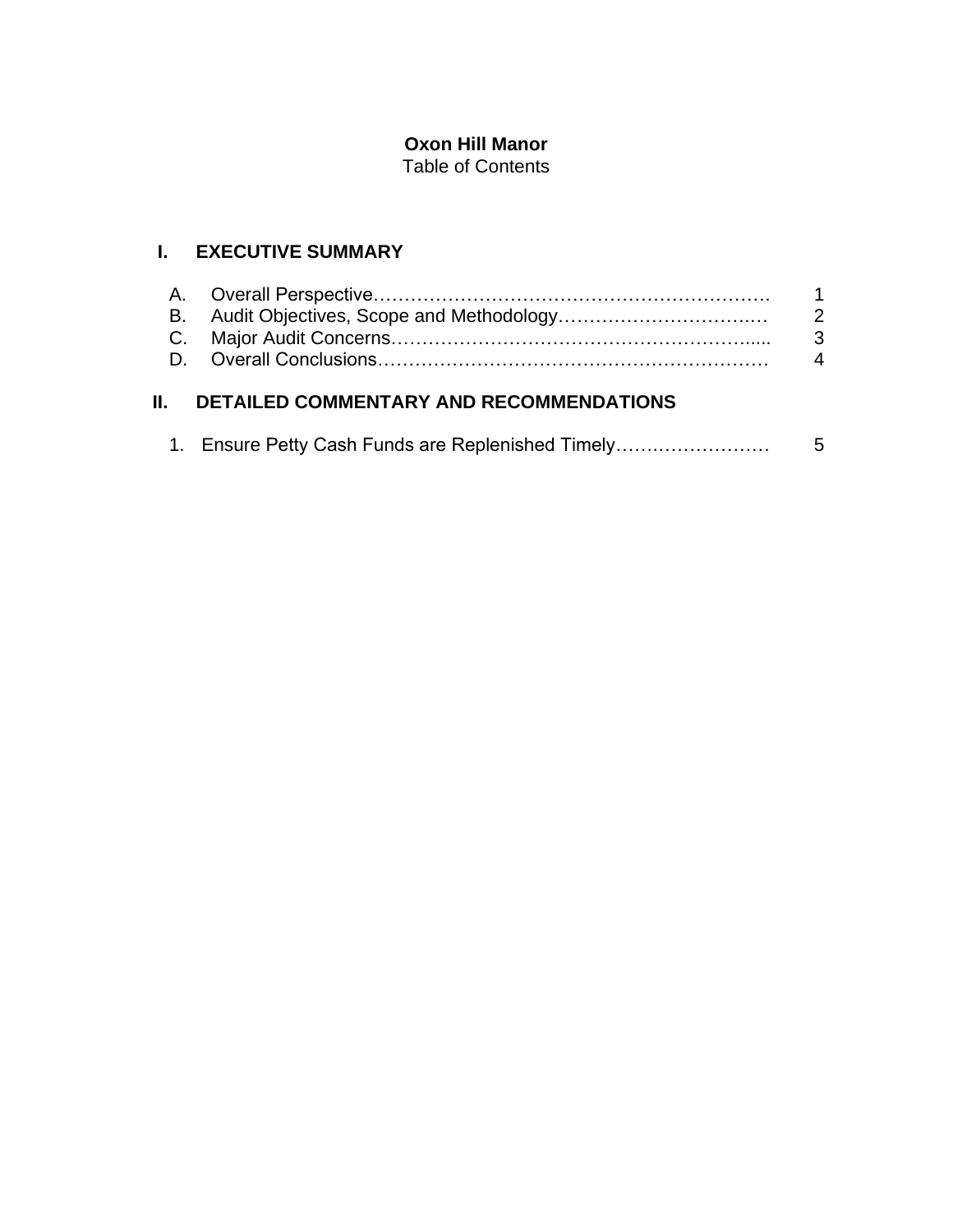## **I. EXECUTIVE SUMMARY**

## **A. Overall Perspective**

The Oxon Hill Manor (Manor), constructed in 1928 is a Historic Rental Property located at 6901 Oxon Hill Road, Oxon Hill, MD. The grounds include formal English gardens, rose bushes surrounding a reflecting pool and a large brick patio. Featured inside are rooms appointed with wood floors, crystal chandeliers, and fireplaces. The Manor is largely utilized as rental facility for special events, meetings and conferences.

In fiscal year 2019 the Manor recognized approximately \$515,000 in rental revenue from various events such as weddings and receptions, high school proms and holiday parties. The Manor also recognized an additional \$2,380 for tickets sales to its vendor showcases and summer concerts.

The Manor is managed under the aegis of the Commission's Prince George's County's Department of Parks and Recreation (DPR). Staff assigned to run the facility are organized under DPR's Arts and Cultural Heritage Division.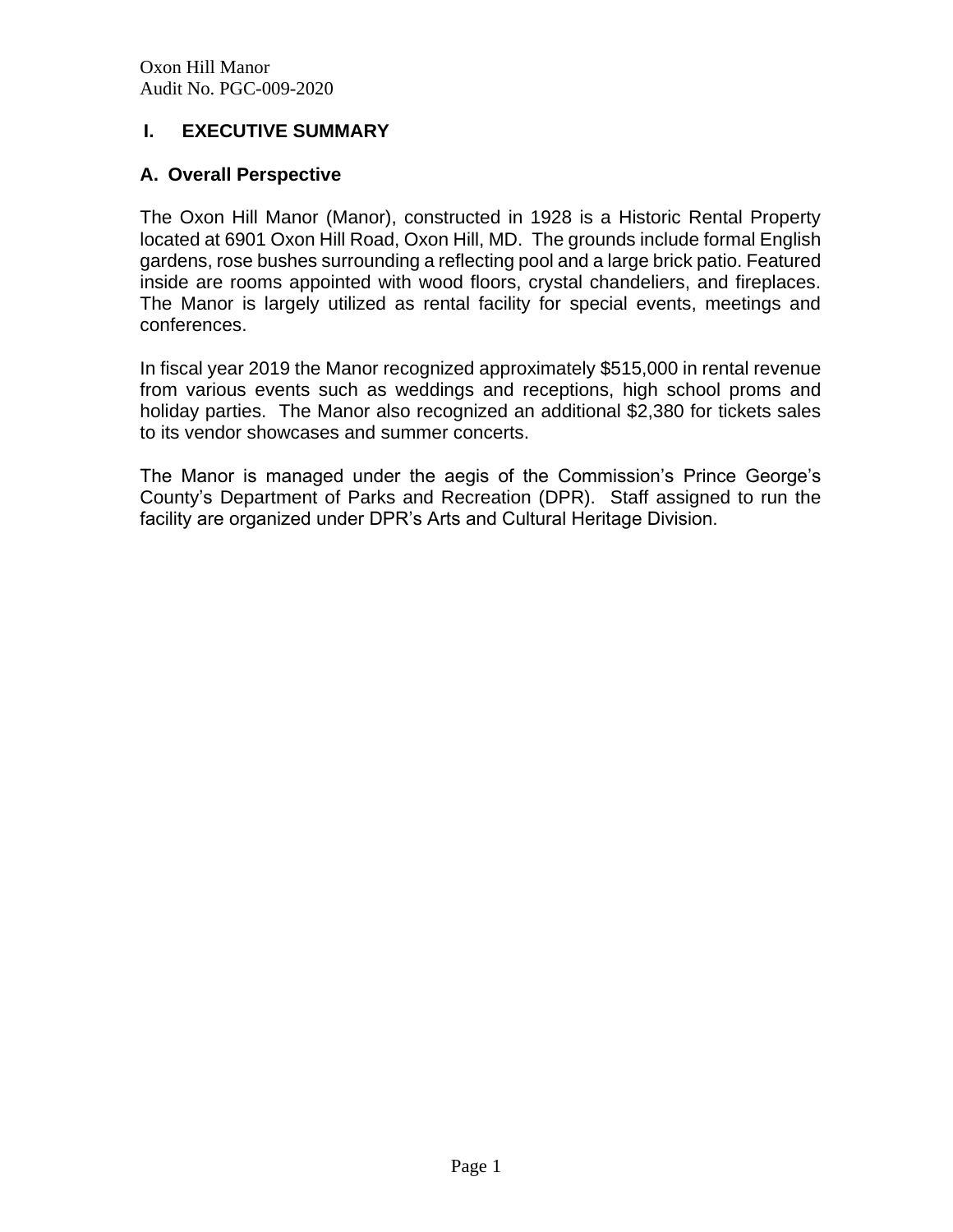## **B. Audit Objectives, Scope, and Methodology**

## **Objective**

The purpose of this audit was to evaluate the system of internal controls supporting operations at the Manor.

### **Scope**

The scope of our audit included, but was not limited to the following audit procedures:

- Performed an unannounced count of the petty cash and change funds;
- Reviewed petty cash receipts and replenishments;
- Tested controls over daily receipts and bank deposits;
- Reviewed timecards and time keeping procedures. Interviewed supervisory employees to assess the effectiveness of managerial oversight of the employee timecard process to ensure the hours worked were correctly reported;
- Verified the existence of controlled assets (<\$10,000) to source documentation;
- Verified the existence of capital assets (>\$10,000) to source documentation;
- Assessed Manor receivables;
- Obtained and reviewed a sample of facility contracts and rental agreements; and
- Reviewed mileage logs for Commission vehicles and ensured that drivers have attained proper operating documentation.

The audit covered the period from July 1, 2018 through June 30, 2019.

#### **Methodology**

Inquiry, observation, data analysis, and tests of imposed actions to complete the objectives of this audit were performed.

The audit was conducted in accordance with *Generally Accepted Government Auditing Standards.* Those standards require that we planned and performed the audit to obtain sufficient, appropriate evidence to provide a reasonable basis for our findings and conclusions based on our audit objectives.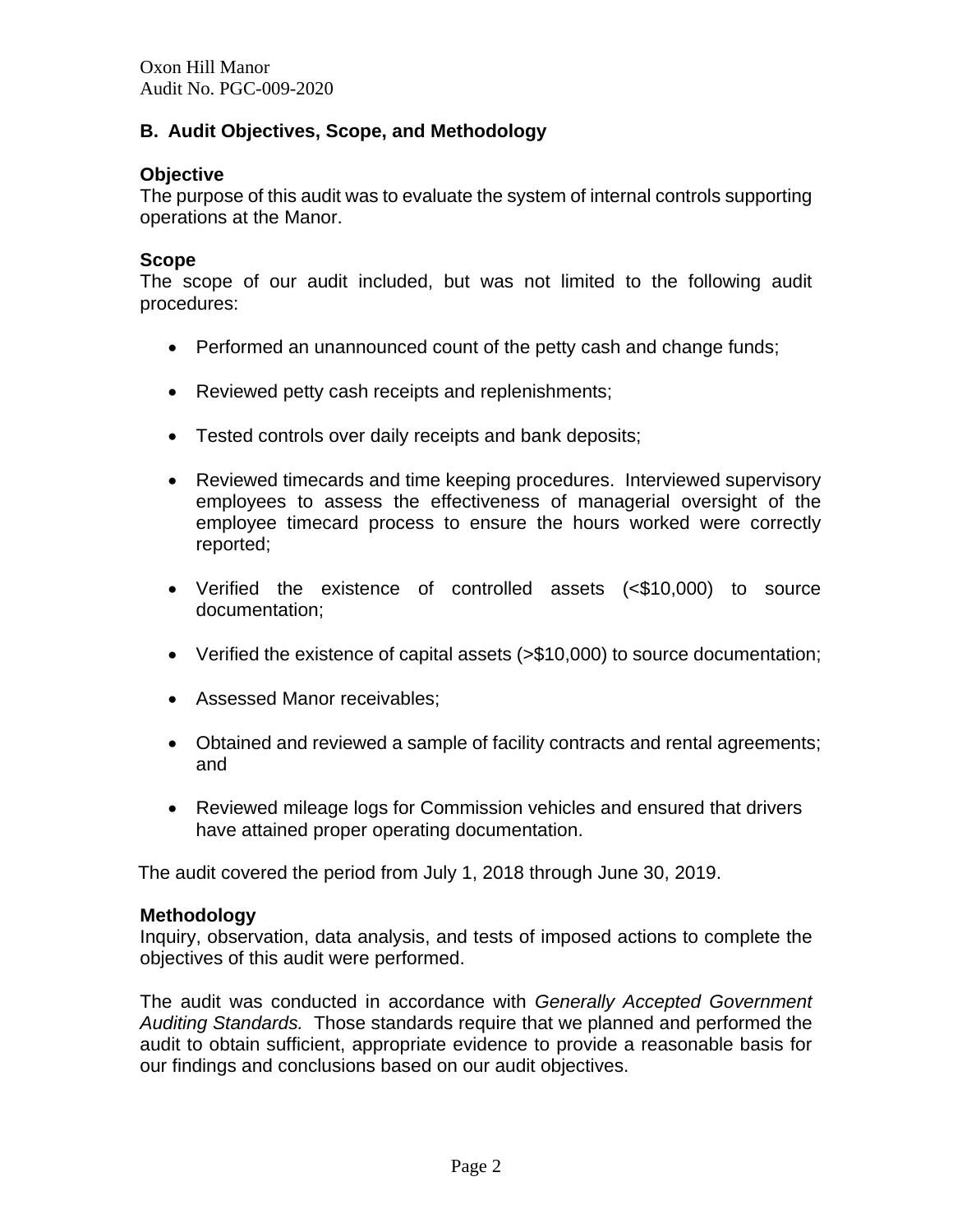Oxon Hill Manor Audit No. PGC-009-2020

# **C. Major Audit Concerns**

The results of our evaluation and testing procedures indicated no major concerns.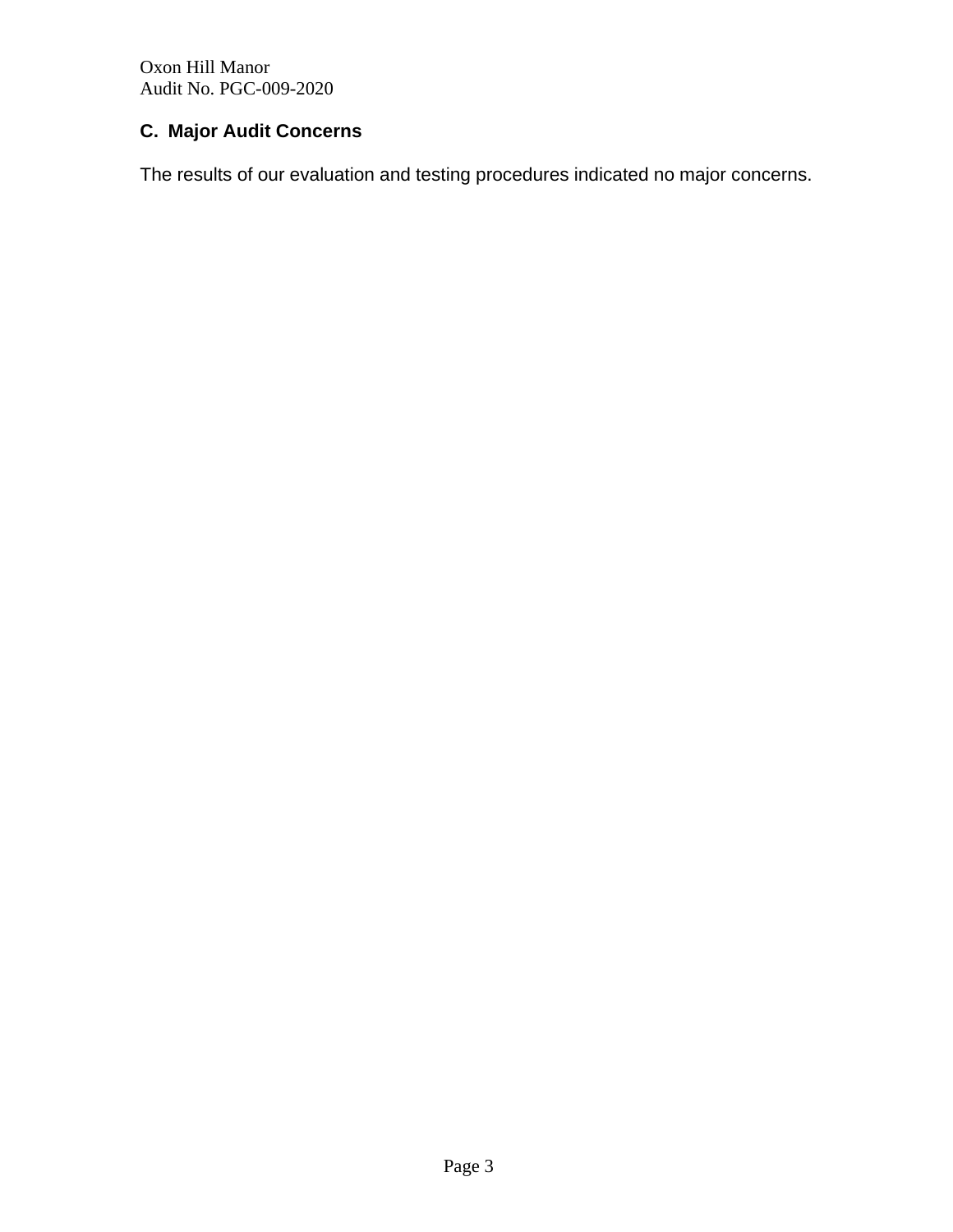Oxon Hill Manor Audit No. PGC-009-2020

### **D. Overall Conclusions**

The results of our evaluation and testing procedures indicated no major weaknesses in the design or operation of internal controls at the Oxon Hill Manor as noted in the Major Audit Concerns section of this report. On an overall basis, we consider the controls to be satisfactory.

We believe the findings identified and communicated are correctable. It is the responsibility of management to weigh possible additional cost of implementing our recommendations in terms of benefits to be derived and the relative risks involved.

We wish to express our appreciation to the Prince George's County's Department of Parks and Recreation's, Arts and Cultural Heritage Division's management and staff for the cooperation and courtesies extended during the course of our review.

Natalie M. Beckwith, MPA, CFE, CICA Assistant Inspector General

Vohle di dobre

Renee M. Kenney, CPA, CIG, CIA, CISA Inspector General

Penu Mkenny

July 23,2020

#### **Conclusion Definitions**

| <b>Satisfactory</b>                     | No major weaknesses were identified in the design or operation of internal control<br>procedures.                                                                                                                                                                                                                                                                              |
|-----------------------------------------|--------------------------------------------------------------------------------------------------------------------------------------------------------------------------------------------------------------------------------------------------------------------------------------------------------------------------------------------------------------------------------|
| <b>Deficiency</b>                       | A deficiency in the design or operation of an internal control procedure(s) that<br>could adversely affect an operating unit's ability to safeguard assets, comply with<br>laws and regulations, and ensure transactions are properly executed and<br>recorded on a timely basis.                                                                                              |
| <b>Significant</b><br><b>Deficiency</b> | A deficiency in the design or operation of an internal control procedure(s) which<br>adversely affects an operating unit's ability to safeguard assets, comply with laws<br>and regulations, and ensure transactions are properly executed and reported.<br>This deficiency is less severe than a material weakness, yet important enough to<br>merit attention by management. |
| <b>Material</b><br>Weakness             | A deficiency in the design or operation of an internal control procedure(s) which<br>may result in a material misstatement of the Commission's financial statements or<br>material impact to the Commission.                                                                                                                                                                   |